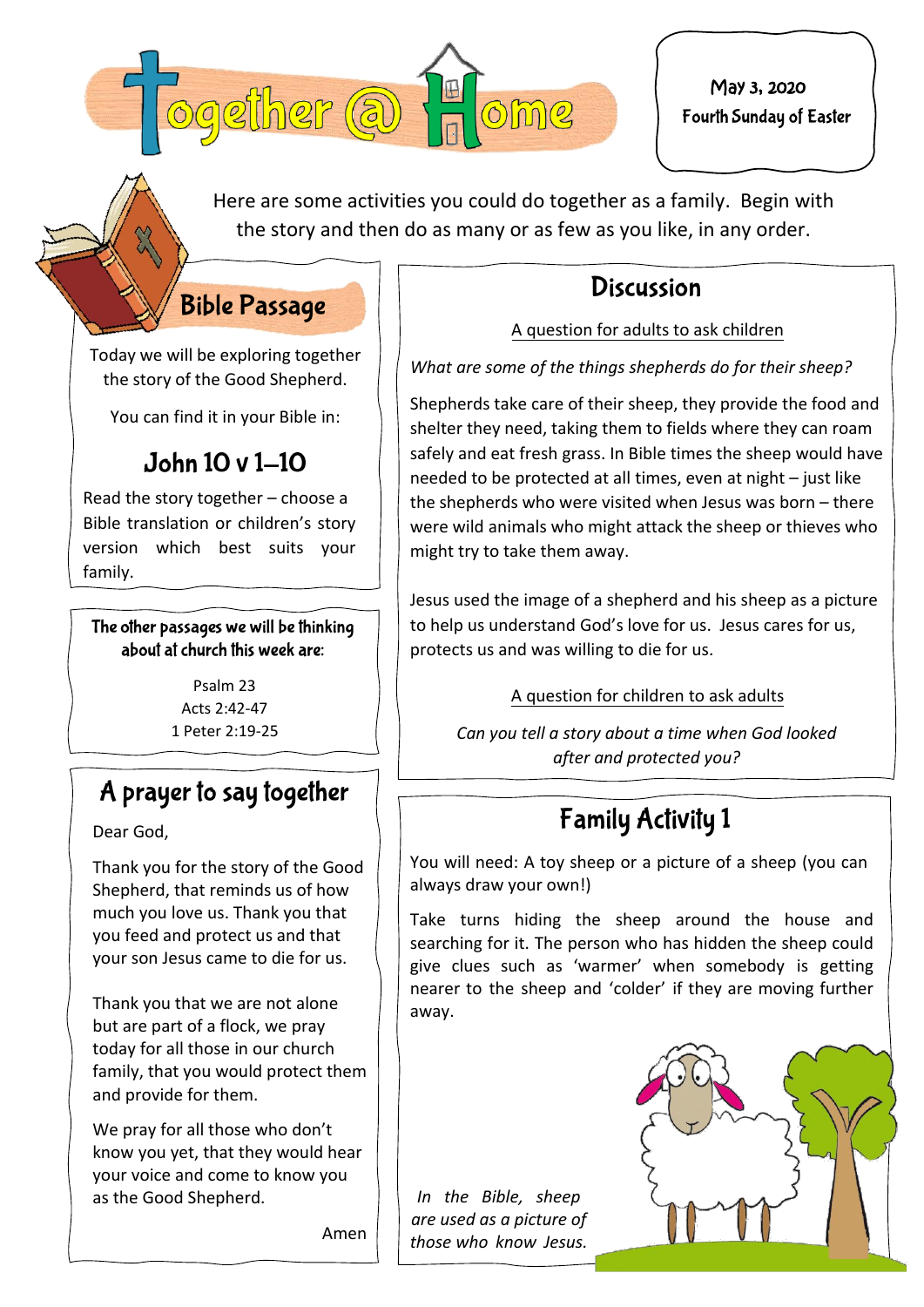

### A verse to remember

#### **Psalm 23 v 1 "The Lord is my shepherd; I have everything I need."**

To try to learn this verse together, you could come up with some actions to help you remember it or decorate the verse on a piece of paper or card together and put it up somewhere to remind you of it through the week.

### **Family Activity 2**

Jesus said that sheep recognize the voice of their shepherd and run away from the voices of strangers, why not test how good you are at recognizing voices. Take turns closing your eyes, while somebody else speaks in a silly/disguised voice. Can you still recognize who is speaking?

> If you are a small family, why not ask friends or relatives to send you a recording of their voice for your family to listen to and guess from.

# **Family Activity 3**

Play a game of "What's the time Mr. Wolf?" . One person is 'Mr. Wolf' and stands at one end of the room, while everybody else stands at the other, as the sheep.

The sheep ask "What's the time Mr. Wolf?" and Mr. Wolf must say a time e.g. - "one o'clock" "eight o'clock" etc. The sheep then take that number of steps toward Mr. Wolf – (e.g. eight steps for eight o'clock)

This is repeated. Each time the steps will take the sheep closer to Mr. Wolf. When Mr. Wolf feels like it, instead of a number they say, "Dinner time!" they then turn around and chase the sheep. The first sheep to be caught becomes the next Mr. Wolf.



### Helping Older Children

In these difficult times Older Children might be asking questions about what happens to people who die. They might also be asking about what happens to those who do not know Jesus.

Verse 7 reminds us that Jesus is 'the gate' – Jesus promised that anybody can receive his gift of salvation. When he died on the cross, he did it for everybody. There is a way for everybody to become a friend of God and receive his promise of eternal life in heaven with Him.

Verse 16 talks about other sheep joining the flock. The people that Jesus was speaking to were Jewish, but Jesus knew that his death on the cross would open a way for everybody to come to know him. We might not know if a friend or family member has accepted Jesus as their Savior, but we can pray and trust God that his plan is for everybody. It is never too late for somebody to open their heart to God.

### Listening to his voice

Jesus said that the sheep know and recognize the voice of their shepherd. Spend some time together as a family waiting and listening to God.

Write down any thoughts, feelings, or pictures you have in your mind and heart while you are listening.

There are lots of different ways that God can speak to us, the more we practice listening the better we can recognize the voice of the Shepherd.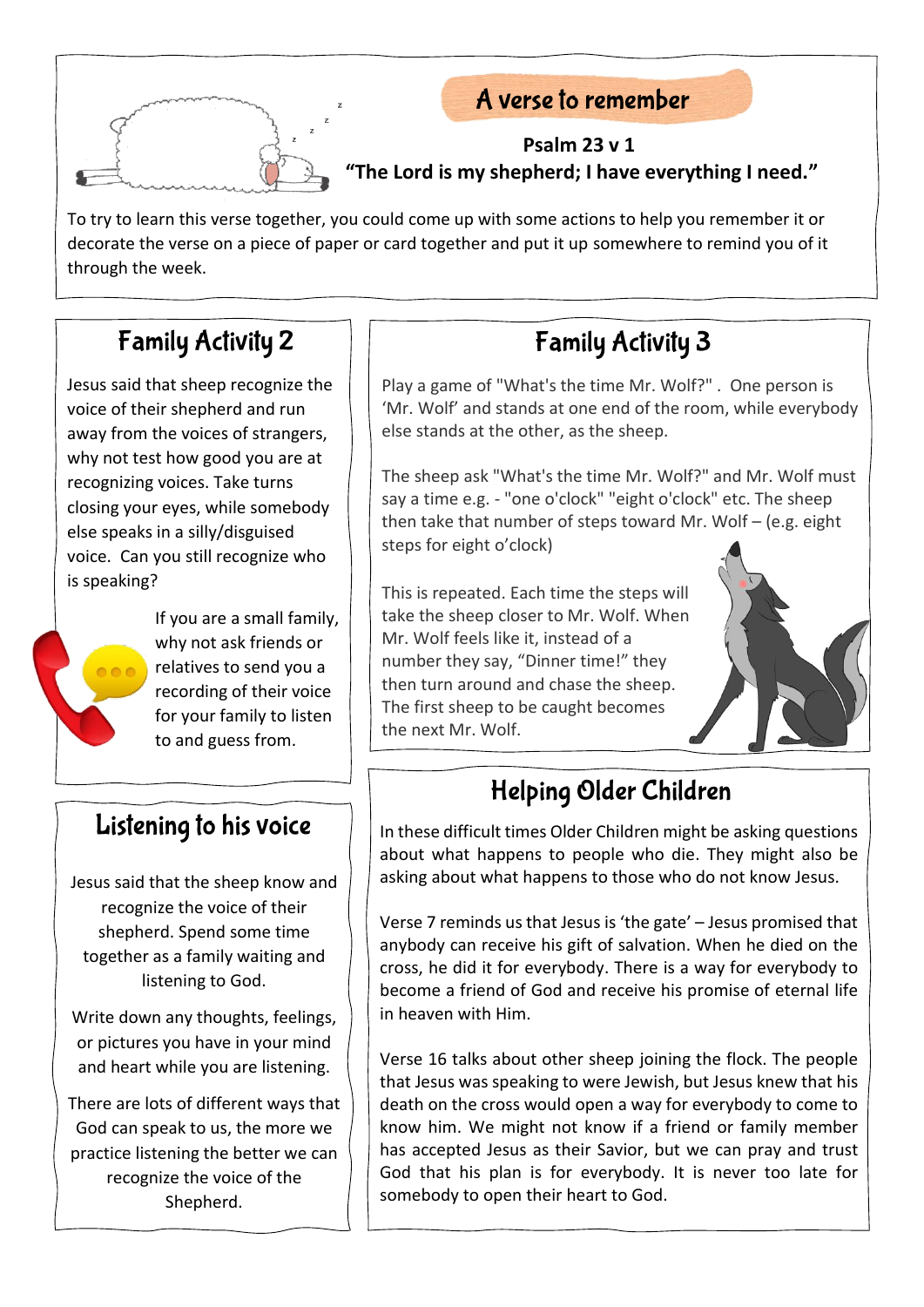# Coloring Page

Thank you to www.marydeandraws.com for giving us permission to use their beautiful colouring sheet. You can find more colouring pages and artwork on their website.